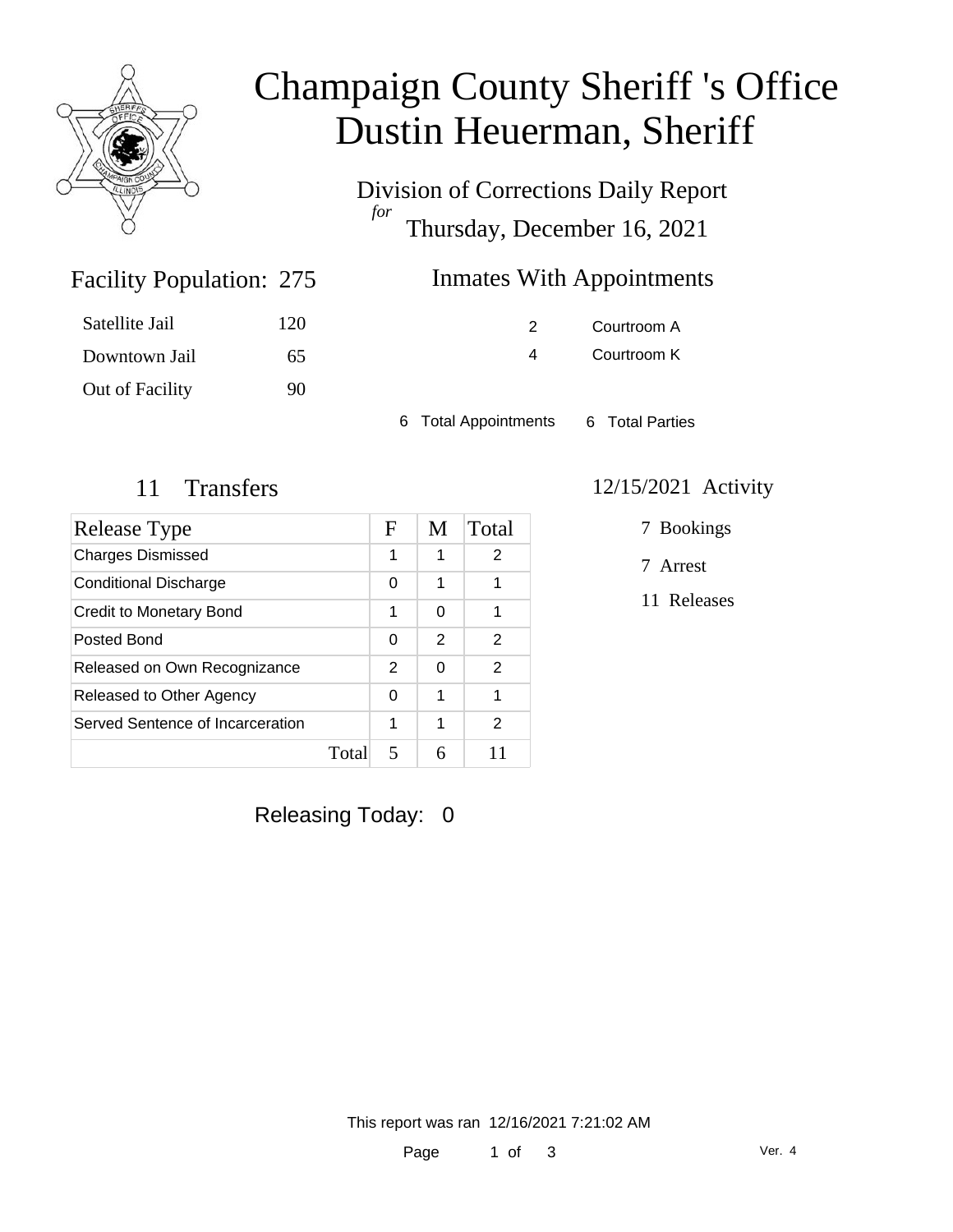

# Champaign County Sheriff 's Office Dustin Heuerman, Sheriff

Division of Corrections Daily Report *for* Thursday, December 16, 2021

Custody Status Count

- Civil Pre-Trial 1
- Electronic Home Dentention 21
	- Felony Arraignment 7
		- Felony Other 5
	- Felony Pre-Sentence 7
		- Felony Pre-Trial 189
	- Felony Pre-Trial DUI 3
	- Felony Sentenced CCSO 4
	- Felony Sentenced IDOC 25
		- Hold Other 1
		- Hold Sentenced CCCC 1
		- Hold Sentenced IDOC 1
	- Misdemeanor Arraignment 1
		- Misdemeanor Other 1
		- Misdemeanor Pre-Trial 1
- Misdemeanor Sentenced CCSO 1
	- Petition to Revoke 2
	- Remanded to DHS 3
	- Traffic Arraignment 1
		- Total 275